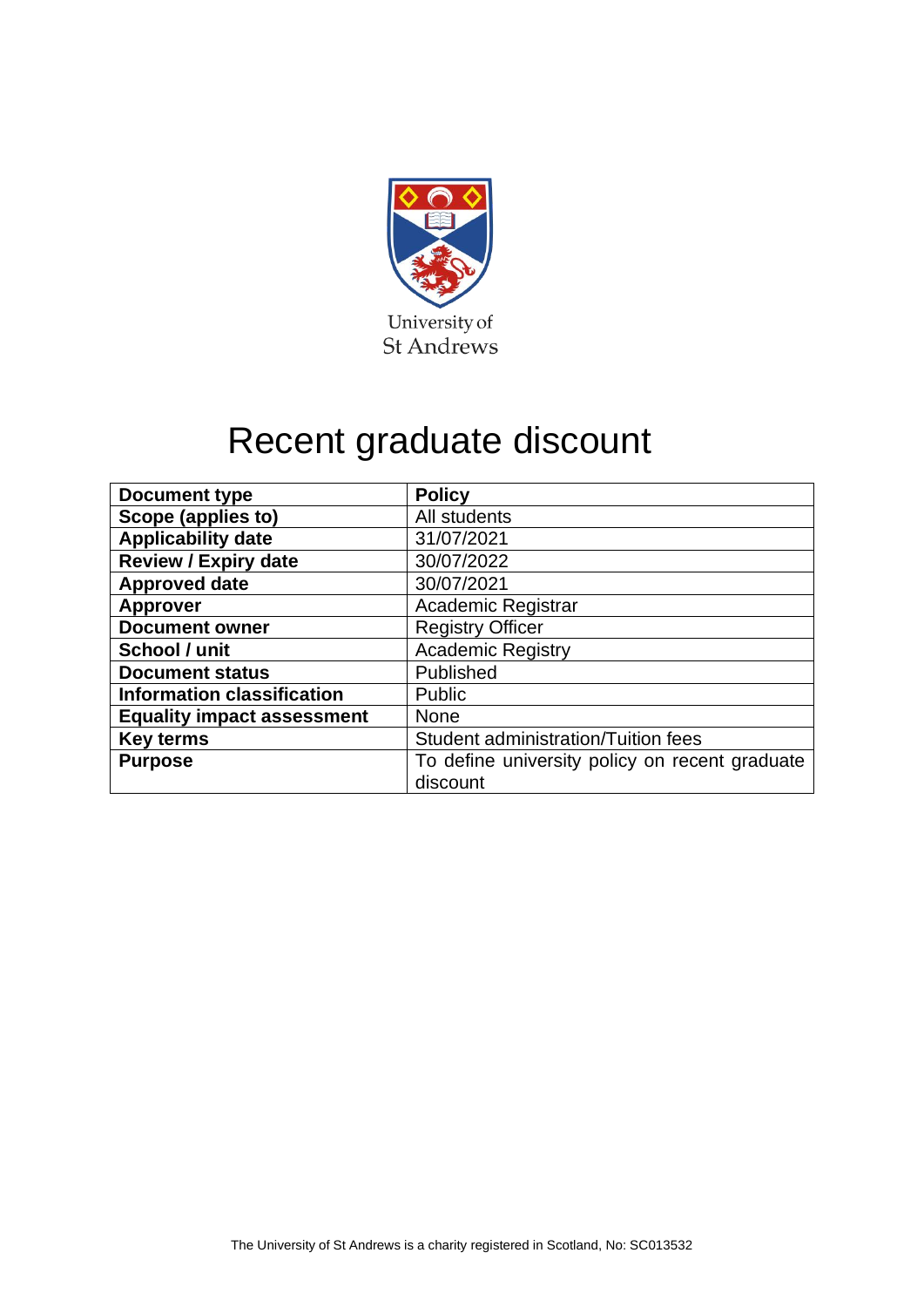## Introduction

The University offers Recent graduate discount (RGD), which is a 10% discount in postgraduate tuition fees, to St Andrews graduates. This is subject to the conditions below.

## **Conditions**

- 1. Students must hold an offer of a place on a postgraduate degree programme at St Andrews.
- 2. Students must have either:

i. graduated, or have been eligible to graduate, from the University of St Andrews with a recognised degree defined in the Senate Regulations, at a graduation ceremony within the last three years; or,

ii. completed a Study Abroad or Exchange programme at St Andrews and are returning for postgraduate studies.

- 3. The RGD does not apply to students transferring into any postgraduate degree programme from another St Andrews degree programme (i.e. a change in qualification aim from MPhil to PhD), unless the student was already eligible for RGD on the original programme, in which case the RGD transfers with the student.
- 4. Previous study on an International Education Institute (IE) postgraduate preparation programme does not count as eligibility for RGD on future postgraduate degree programmes.
- 5. The RGD only applies to tuition fees. This means that extension, continuation or any other fees are excluded.
- 6. The RGD applies to the self-funded portion of the tuition fee i.e. to the fee payable by the student. Students cannot receive the RGD if they are in receipt of other sponsorship, scholarship or bursary schemes which cover the student's tuition fees in full. Such examples may include scholarships through the relevant academic School, Research Council awards, an overseas agency, SFC or Government scholarships, or students supported by their employer for professional development programmes. This list is not exclusive.
- 7. Postgraduate Tuition Fee Loans from e.g. SAAS will be considered as a self-funded element of the tuition fee.
- 8. For students who are attending degree programmes that are taught in conjunction with other universities and institutions of higher education, the RGD will be applied only to the St Andrews element of the tuition fee.
- 9. If a student withdraws from their course of study, or takes leave of absence, the RGD will apply to any part of the fee as defined above that is due up to the point of approved withdrawal.
- 10. Students eligible for the staff concessionary fee rate are not eligible for the RGD.
- 11. The decision of the University Fees Officer will be final in all cases.